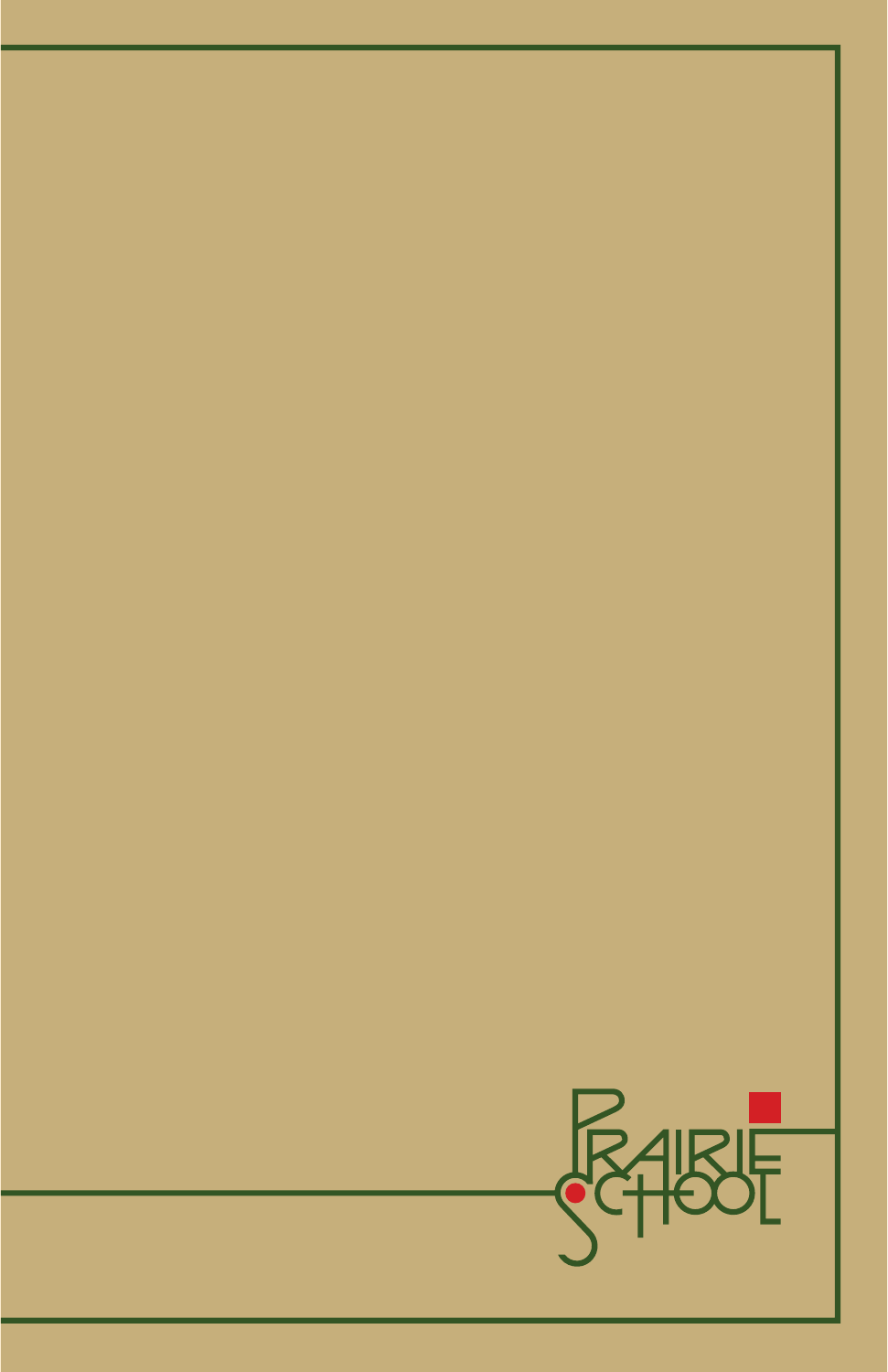

"Prairie School" was coined by historian H. Allen Brooks to describe a style of architecture that emerged in Chicago shortly after the Great Fire of 1871 and the World's Columbian Exposition of 1893 brought builders and designers to resurrect the great city.

This "school" of like-minded architects - whose values stood in opposition to popular European Neoclassicism of the time - sought to develop a uniquely modern and authentically American style, using horizontally-inclined structures intended to integrate "organically" with the local landscape. Their hand-crafted constructions were designed to mimic the broad, flat, treeless expanse of the Midwestern prairie.

Inspired by these "Prairie School" architects - many of whom believed better homes created better people - we insist form follows function in bars too; so we've built one where you can see (through our floor-to-ceiling windows), hear (thanks to our state-of-the-art acoustics) and taste (from our curated food and beverage menu) the best of the Midwest. The bar's thoughtful design highlights people, whose hospitable interactions create a virtuous "school" others are encouraged to join.



Going beyond popular farm-to -table principles with our food and drink, we'll celebrate the customs of the American Midwest, exposing its ancestry and drawing comparisons to like-minded cultures abroad, such as Japan, which was Frank Lloyd Wright's muse as much as ours. We believe Chicago and its Midwestern culture is something to celebrate in relation to other cultures; not in response to them.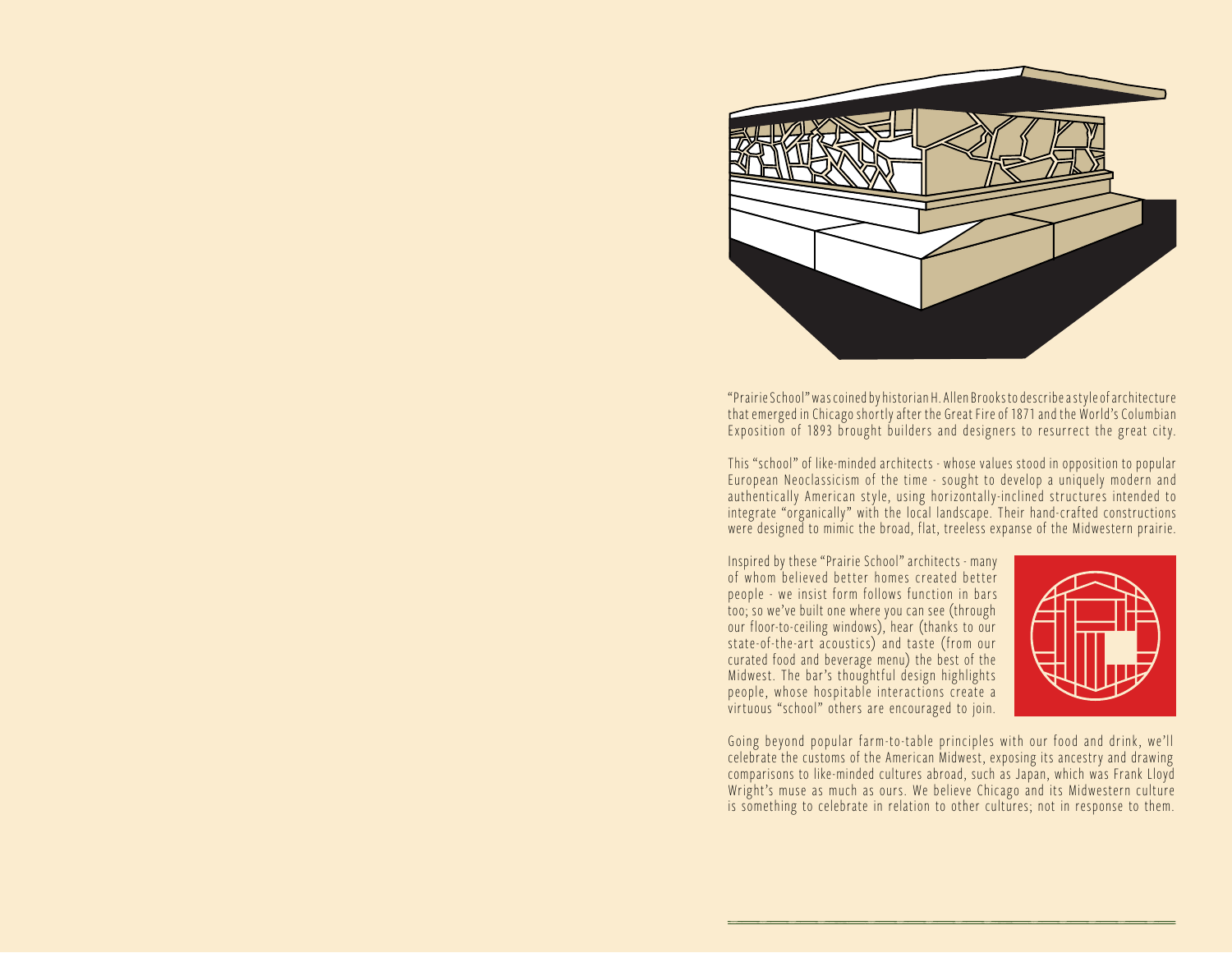# **COCKTAILS** \$15

### WHISKY HIGHBALL

#### SUNTORY "TOKI" BLENDED JAPANESE WHISKY, SPARKLING WATER

If you've ever been to Japan, it will come as no surprise that the best highball you've ever tasted comes from a machine fabricated with the sole purpose of dispensing them.

# GIN BIOSSOM

#### J. RIEGER & CO. MIDWESTERN DRY GIN, DOLIN BLANC VERMOUTH, REISETBAUER APRICOT EAU DE VIE, SUZE

Our take on New York bartender Julie Reiner's Gin Blossom is served with a rinse of gentian bitter and garnished with a pickled baby peach in place of the citrus peel.

# $IFMONICE$

#### CH VODKA, ILLINOIS BRUT SPARKLING WINE, LEMON JUICE

This shaved Kakigōri-style iced French 75 variation was inspired by its Platonic ideal, served at Johnnie's Beef in Elmwood Park, Illinois.

## KING KAMFHAMFHA

#### BANKS 7 GOLD RUM, WILD MOUNTAIN TEA, LEMON JUICE, MAPLE SYRUP

Our John Daly is named after the first ruler of the Kingdom of Hawaii, whose name graces a Maui golf clubhouse adapted from Wright designs and built by Taliesen Architects in 1993.

### IOVEIY DAY

#### DAY WINES CUVÉE CHI-TOWN VIOGNIER, LETHERBEE ROYALE CUP & BESK, QUINCE VINEGAR

Bill Withers' infectiously optimistic track was playing at the very moment we finalized the recipe for this refreshing aperitif; and everything was indeed lovely on that day.

# FVF

#### DEATH'S DOOR GIN, DOLIN GÉNÉPY DES ALPES, CYRIL ZANGS CIDRE EAU DE VIE, LEMON JUICE

Cyril Zangs seductive eau de vie sings like a siren in this biblically compelling twist on the Detroit Athletic Club's Last Word cocktail.

# TORONTO SOUR

#### LOT 40 RYE WHISKY, LEMON JUICE, **MAPLE SYRUP, DAY WINES MALBEC**

We renamed this Canadian rye-based New York Sour sweetened with maple syrup after Toronto; the bustling Ontario city situated across the eponymous Great Lake, which borders New York to the South.

# FIAGSTONE FENCE

#### E.Z. ORCHARDS SEMI-DRY CIDRE, OSOCALIS RARE ALEMBIC BRANDY, NAVARRE PINEAU DES CHARENTES, ABBOTT'S BITTERS

We spike our rock-solid Stone Fence with a thirty-year-old Pineau des Charentes (barrel-aged grape must fortified with XO Cognac) and a couple dashes of bitters for posterity.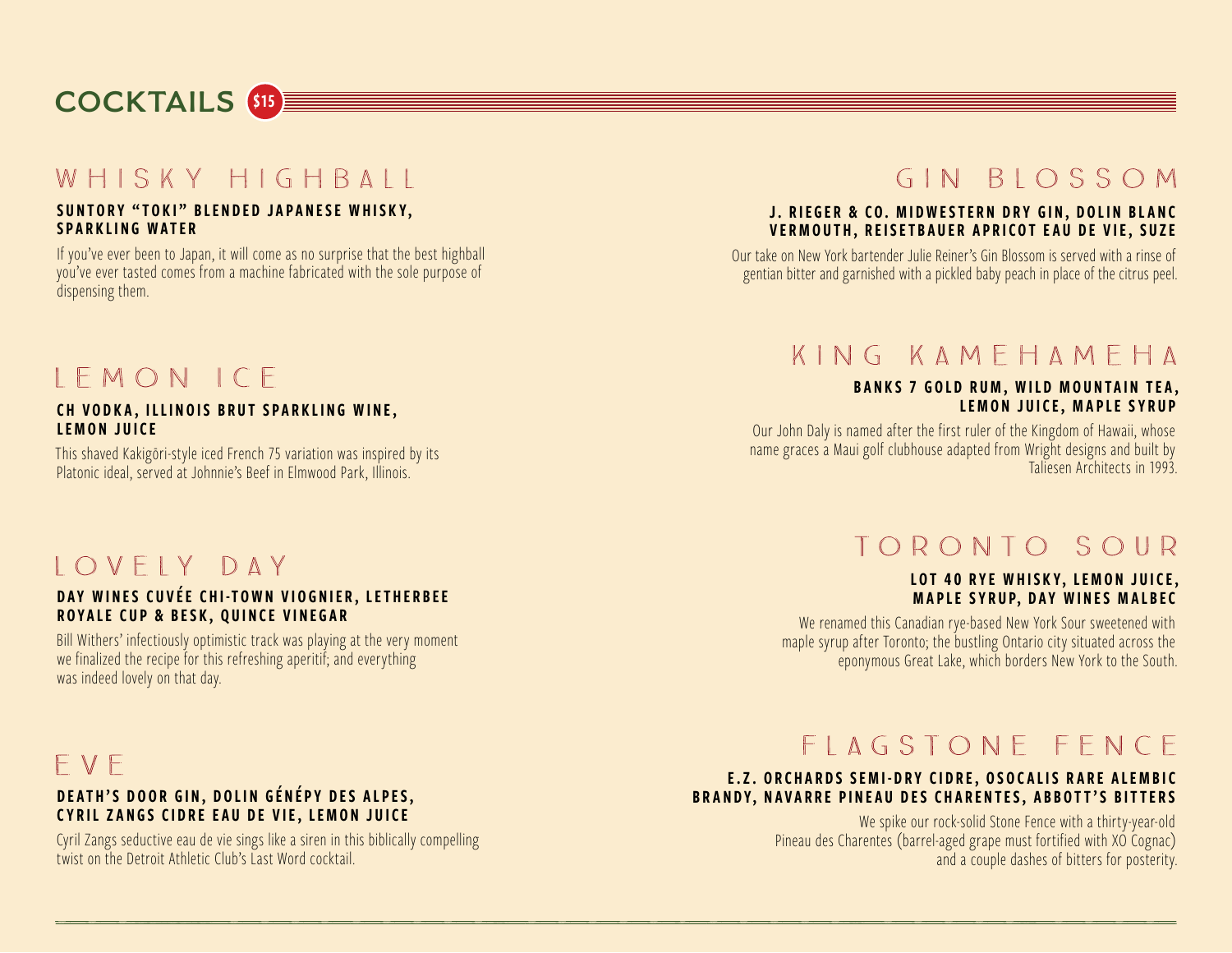# \$7 **BEER**

# TAII ROXES

#### SACRED BOND BRANDY, ANGOSTURA BITTERS, ORANGE, **CHERRY**

This much-maligned style of old-fashioned (with muddled orange and cherry) became popular around the time period Frank Lloyd Wright began deriding skyscrapers, calling them "tall boxes".

### FRUIT IOOP

#### WILD TURKEY RYE WHISKEY, COCCHI VERMOUTH DI TORINO, LEOPOLD BROTHERS MICHIGAN TART CHERRY LIQUEUR, LETHERBEE FERNET

This Midwestern Brooklyn cocktail variation refers to the region's superlative stone fruit, which will play a key role in our West Loop bar's locavorian beverage program.

### FAILING WATER

#### ETHIOPIAN KOCHERE COFFEE, RHINE HALL PLUM BRANDY, CARDAMARO, EGG

We use the slow-drip Kyoto-style Cold Brew method -"falling water" to preserve the stone fruit notes in our Ethiopian coffee, which we've spiked with plum brandy and a wine-based, cardoon-accented amaro.

### $FATHFR-HN-HAW$

#### KOVAL SINGLE BARREL OAT WHISKEY, GONZALEZ BYASS NOE P.X. SHERRY, KILGUS FARM CREAM

This rich nightcap, mixed with Koval's unusual and delicious oat whiskey and a venerable V.O.R.S. sherry, was inspired by oatmeal cookies with milk.

### $PII$  SNFR

#### OFF-COLOR 'TOOTH & CLAW' **·** 5% ABV **·** CHICAGO, IL

Three different hops and the same number of malts are used to brew this crisp, dry-hopped pilsner, which was originally formulated for the Field Museum.

## FARMHOUSE AIF

#### WHINER 'BUBBLE TUB' **·** 6.4% ABV **·** CHICAGO, IL

Brewmaster Brian Taylor infused watermelon rinds for 48 hours in 15 barrels of Le Tub - their Cabernet barrel-aged farmhouse saison before filtering and bottling this seasonal treat.

### OKTOBERFEST

#### METROPOLITAN 'AFTER-BURNER' **·** 6.1% ABV **·** CHICAGO, IL

Malty Bavarian Märzenbier is the style of beer millions of visitors are served during Munich's Oktoberfest, which runs from mid-September to the first weekend in October annually.

### INDIA PAIF AIF

#### **HOPEWELL 'SWIFT' · 6.9% ABV · CHICAGO, IL**

Brewmaster Stephen Bossu worked at the Brooklyn Brewery before opening his taproom in Logan Square in 2016. His crisp IPA is brewed with Amarillo and Centennial hops.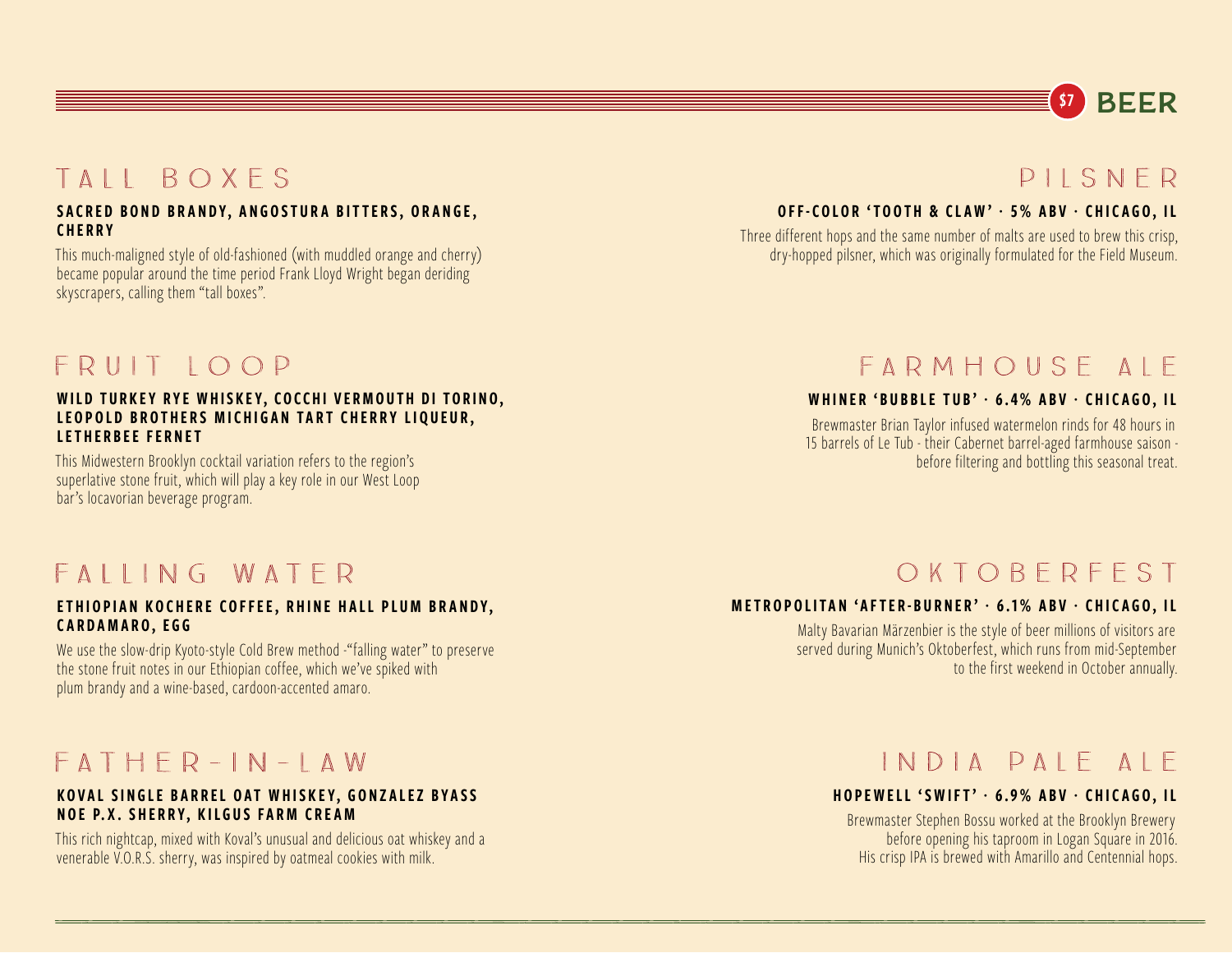# $SPARKING$

**WINE** \$14

#### ILLINOIS SPARKLING CO. BRUT **·** 2014 12.5% ABV **·** UTICA, IL

Illinois-grown St. Pepin, Frontenac Gris, and La Crosse grapes are blended by winemaker Mark Wenzel to produce a sparkling wine using traditional production methods developed in Champagne.

### VIOGNIFR

#### DAY WINES 'CUVÉE CHI-TOWN' · 2016 13% ABV · DUNDEE, OR

Le Beau vineyard, located just 12 miles southwest of Portland, is owned and farmed by the Schroeder family, whose 22-year-old Viognier vines are used to produce this wine.

### MAIRFC

#### DAY WINES 'LAYNE VINEYARD' **·** 2014 13% ABV · DUNDEE, OR

Only 20 miles from the California border, Layne Vineyard has more in common with the AVA's of Northern California than the Willamette Valley, where winemaker Brianne Day vinifies the grapes.



# $SFM$ -DRY CIDRE

#### E.Z. ORCHARDS **·** 6.4% ABV **·** 16.9OZ BOTTLE **·** SALEM, OR

Willamette Valley's E.Z. Orchards - named after orchardist Kevin Zielinksi's great grandfather Edward - grows a variety of heirloom apples to produce tannic, effervescent, French-style cidre.

### N/A PILSNER

#### EINBECKER **·** 0.5% ABV **·** EINBECK, GERMANY

Founded before 1378, Einbecker brewery - named after the town of Einbeck in Lower Saxony - is one of the oldest breweries in the world.

### MAIABAR BUCK

#### MALABAR INFUSION, SUNFLOWER HONEY, LEMON JUICE, SPARKLING WATER

In the Indian region of Malabar, ginger and black pepper are commonly infused into a daily tonic Spirit Tea bolstered with turmeric, lemongrass and licorice.

### ROSELLA THE RIVETER

#### ROSELLA INFUSION, OKINAWA KOKUTO SUGAR, LIME JUICE, SPARKLING WATER

Hibiscus is the focal point of Spirit Tea's Rosella, which incorporates lemongrass, citrus peel and licorice root into a bracing tonic we've sweetened with earthy Japanese sugar and lime.

### RED CHAI HORCHATA

#### RED CHAI INFUSION, HORCHATA, MAPLE SYRUP

Spirit Tea's twist on masala chai relies on Rooibos, the South African shrub, as the foundation for their Red Chai, which we've lengthened with creamy, dairy-free horchata.